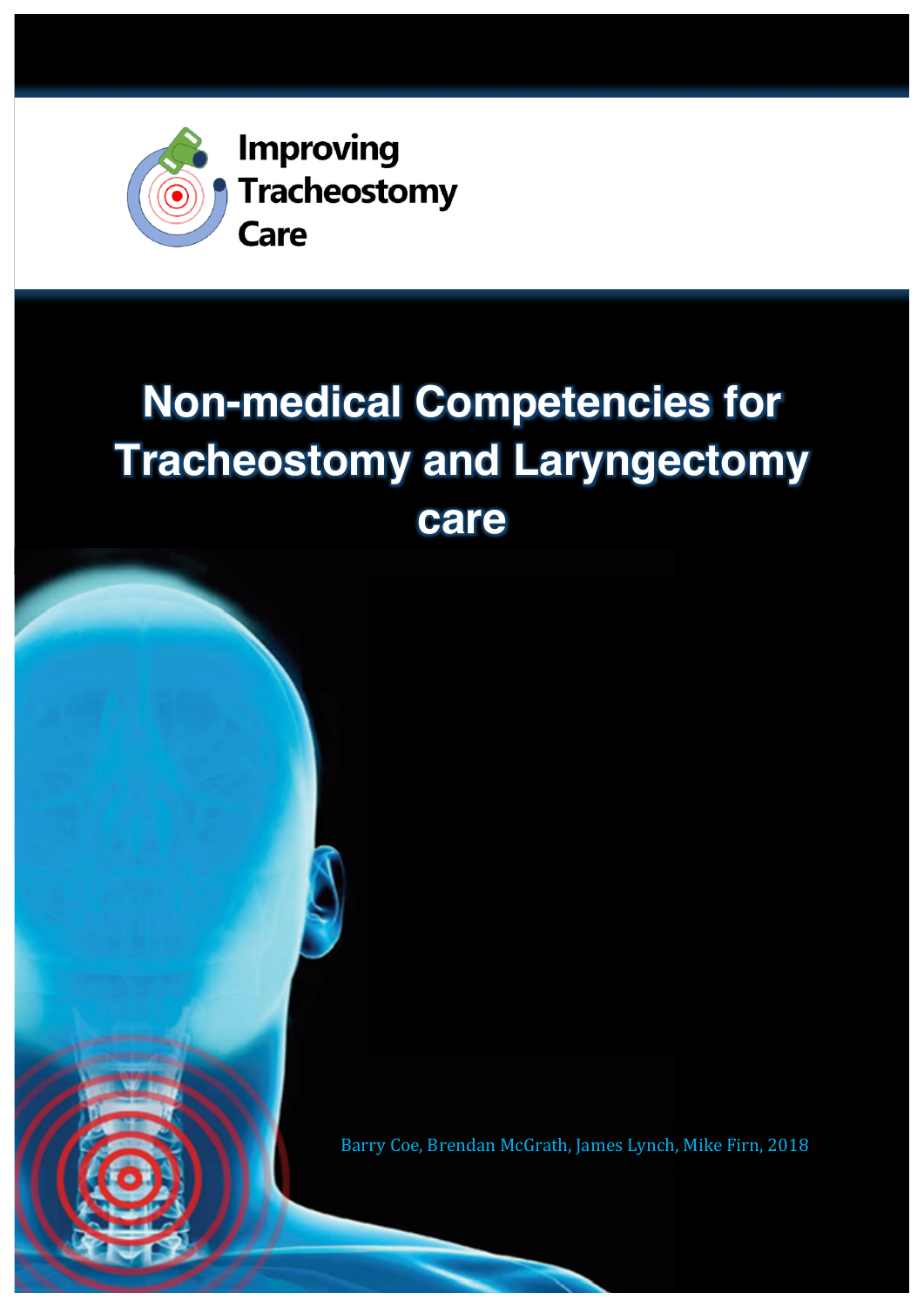# **Non-medical Competencies for Tracheostomy and Laryngectomy Care**

### **Background:**

The National Tracheostomy Safety Project (NTSP) is a UK charity dedicated to improving the quality and safety of care for patients with tracheostomies and laryngectomies through education. The Global Tracheostomy Collaborative (GTC) is a Quality Improvement Collaboration between hospitals around the world with similar aims to the NTSP, but providing additional resources to support change in our healthcare systems. The NTSP secured funding from the Health Foundation to implement the GTC resources into 20 diverse UK hospitals in 2016. This project is called Improving Tracheostomy Care (ITC).

During 2017, as part of the ITC Project, we undertook a number of qualitative exercises with Champions from our 20 participating NHS trusts, in order to gauge levels of support and resources required to successfully improve tracheostomy care across a variety of hospitals. A rapid Delphi consensus exercise ranked 'competencies' as the single intervention with highest agreement. A further exercise demonstrated that less than half of sites involved in the Project had mandated competencies for nursing staff.

However, we found little consensus regarding the format and assessment process that a competency document should adopt. During the project, we have learned that each site has its own internal and external factors which may affect how change can be adopted, as well as its own specific tracheostomy population with their own specific needs; a lack of consensus is therefore unsurprising. However, there remains a need for nationally agreed tracheostomy competencies and the following document can be used as a guide or template for this, and when developing local competencies for tracheostomy care.

#### **Competency development:**

The ITC project hosted a number of meetings for multidisciplinary staff involved, representing the participating NHS sites. Draft themes were developed by consensus and presented for feedback. Evidence in the medical literature was used where possible, but high quality, relevant peer reviewed literature is lacking in this area. Much of this document represents opinion, but the opinions are taken from a multidisciplinary expert panel, and determined through a formal consensus exercise.

It is anticipated that not all of these competencies are relevant to all individuals or to all stages of training, and some sites may have comprehensive, existing resources. The competencies provided here are also deliberately detailed, in the anticipation that they will be adapted by those using them to suit their local needs.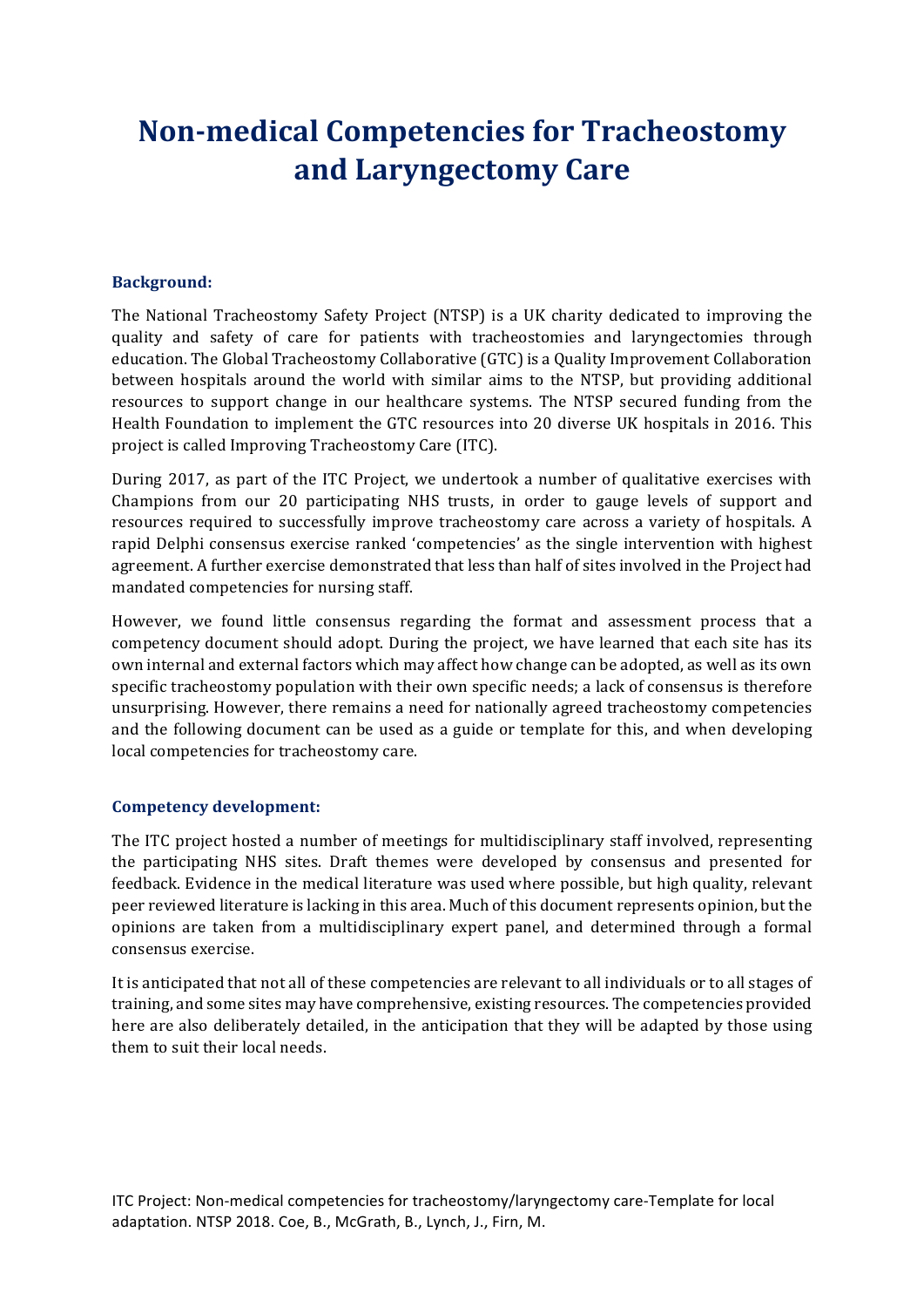#### **The Assessment Process:**

In order to improve the safety of care, the NTSP recommends limiting the number of wards or locations within an organisation that patients with tracheostomies or laryngectomies will be managed. These locations are commonly referred to as cohort wards. The aim for any tracheostomy cohort ward should be to have at least one nurse (or healthcare provider appropriate to the setting) per shift to be competent (Level 3) in each relevant tracheostomy related competency.

Each of the following competencies can be assessed for healthcare staff in regular, direct contact with tracheostomy or laryngectomy patients. In certain areas and on certain wards some of the following competencies may not be appropriate. Similarly, not all of the following competencies will be appropriate for certain members of the multidisciplinary team.

The method of achieving competence and the evidence required for this should also be locally agreed. The following document allows for self-assessment and multiple further assessments in order to highlight individual learning needs and demonstrate progression. However, one assessment process may be all that is required to deem a practitioner competent. We recommend that before implementing a competency framework, these competencies should be reviewed by a local, multidisciplinary, expert panel.

#### Levels of Competence 1 to 5 (novice to expert):

#### **Novice-Level 1**

Novices have no experience of the situation they find themselves in, and they operate by closely following rules laid down by others. They perform a series of tasks without understanding, or referring to, the context within which they are operating.

#### **Advanced Beginner- Level 2**

Advanced beginners have had exposure to the situation they find themselves in. This could be through a combination of clinical practice, simulation workshops, study sessions or e-learning that enables them to discuss or demonstrate an understanding of the competency.

#### **Competent- Level 3**

The Nursing and Midwifery Council (2010) define competence as "the combination of skills, knowledge and attitudes, values and technical abilities that underpin safe and effective nursing practice and interventions". Competent practitioners use conscious, analytical contemplation of the situation to plan and implement the appropriate action to ensure the most satisfactory outcome.

#### **Proficient- Level 4**

Proficient practitioners use their expertise to critically analyse and evaluate situations. They can identify the most important and relevant elements of a complex situation and make decisions based upon a broad perspective and knowledge.

#### **Expert-** Level 5

Experts are able to focus on a relevant part of a situation using intuitive skills to follow an appropriate course of action. An expert practitioner will develop a 'feel' for a situation and have a plan for any given outcome.

(Adapted from Benner, 1984)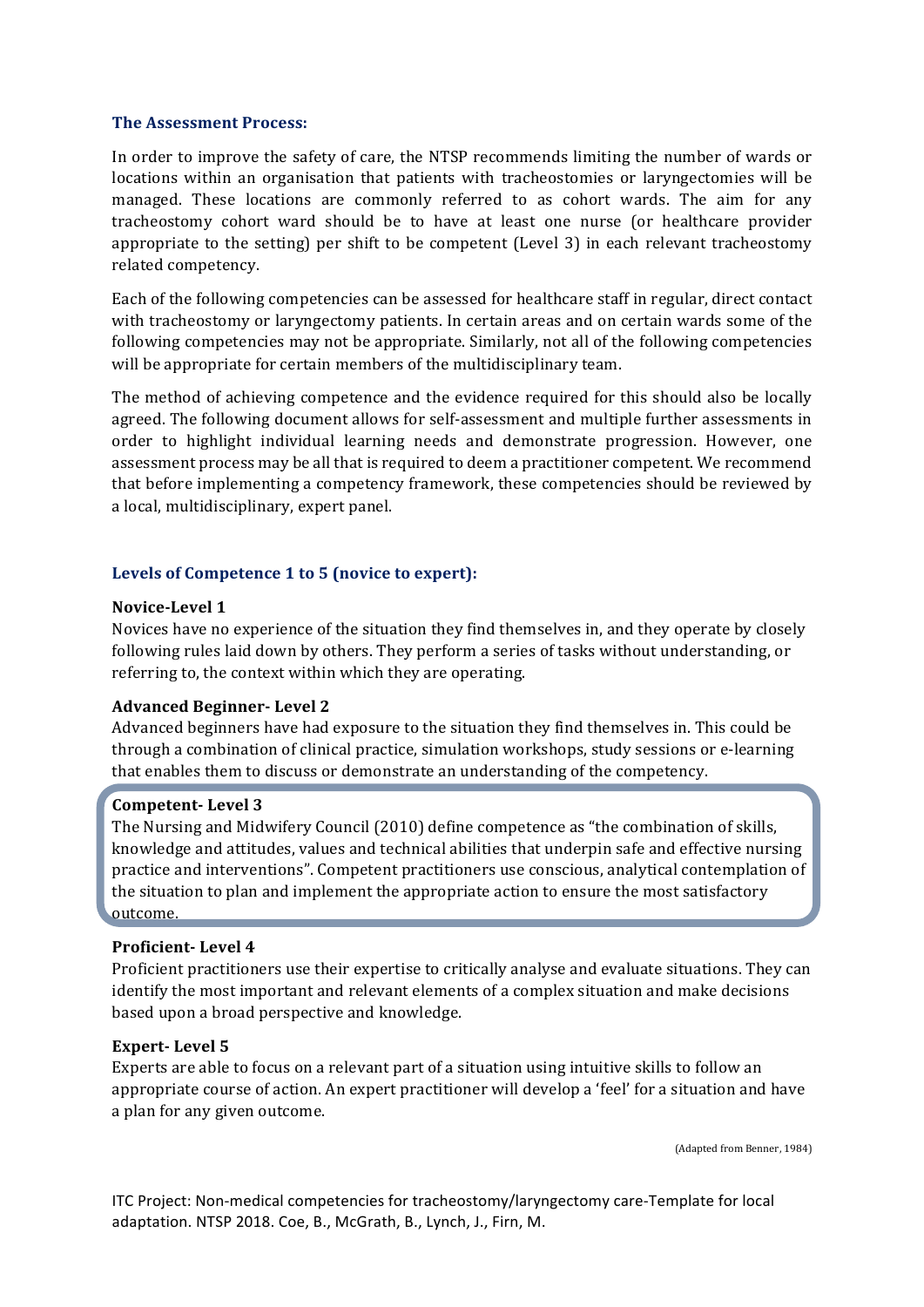## **Example of competency assessment record sheet:**

| 4.1                                                 | <b>Date of Assessment</b> |          |  |  |  |
|-----------------------------------------------------|---------------------------|----------|--|--|--|
| Knowledge                                           | 01/01/01                  | 02/02/02 |  |  |  |
| Demonstrate an understanding of the indications for | 2JL                       | 4JL      |  |  |  |
| and risks associated with endotracheal suction.     |                           |          |  |  |  |
| <b>Skills</b>                                       | 01/01/01                  | 02/01/01 |  |  |  |
| Demonstrate the correct procedure for performing    | $1$ JL                    | 3JL      |  |  |  |
| endo tracheal suction including selection of        |                           |          |  |  |  |
| appropriate suction catheters                       |                           |          |  |  |  |

#### **Record of trainer signature:**

Any member of staff who assesses a colleague as being competent should sign the following table.

| <b>Name</b> | Role | Signature | <b>Initials</b> |
|-------------|------|-----------|-----------------|
|             |      |           |                 |
|             |      |           |                 |
|             |      |           |                 |
|             |      |           |                 |
|             |      |           |                 |
|             |      |           |                 |
|             |      |           |                 |
|             |      |           |                 |
|             |      |           |                 |
|             |      |           |                 |
|             |      |           |                 |
|             |      |           |                 |
|             |      |           |                 |
|             |      |           |                 |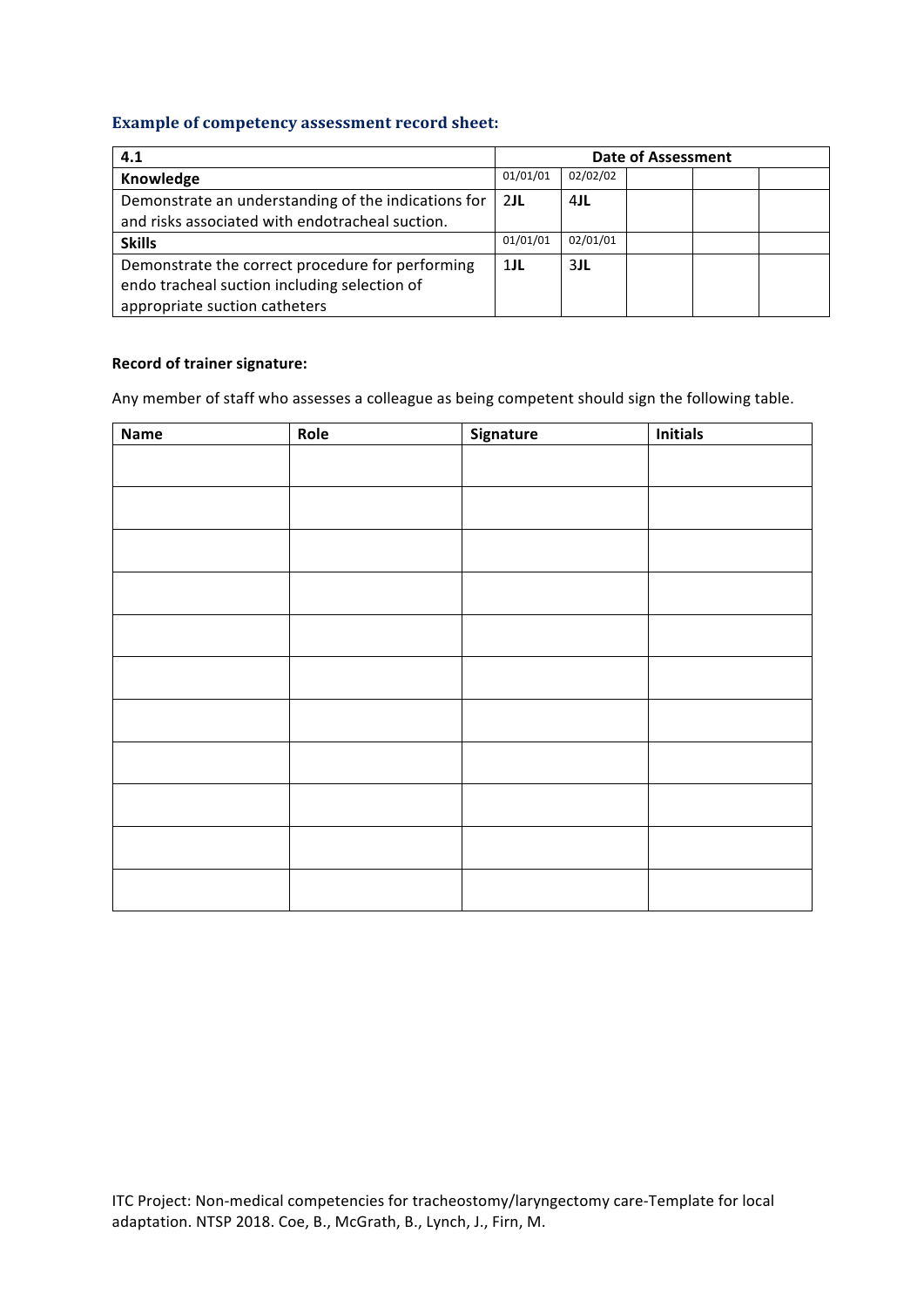# **Tracheostomy & Laryngectomy competencies:**

- 1. Safe suctioning
- 2. Bed head signs
- 3. Emergency algorithms
- 4. "Red flags" and complications
- 5. Inner tube care
- 6. Humidification
- 7. Anatomy and physiology
- 8. Tube change:
	- a. Elective tube change
	- b. Emergency tube change
- 9. Cuff management
- 10. Stoma and skin care
- 11. Communication and speaking valves
- 12. Swallowing and SALT guidelines
- 13. Transfer
- 14. Documentation
- 15. Weaning
- 16. Family
- 17. Laryngectomy-specific
- 18. Sub-glottic suctioning
- 19. Discharge

# Notes

- SA Self-Assessment
- Initial, Mid and Final are assessments at different stages of training that may or may not be applicable to the learner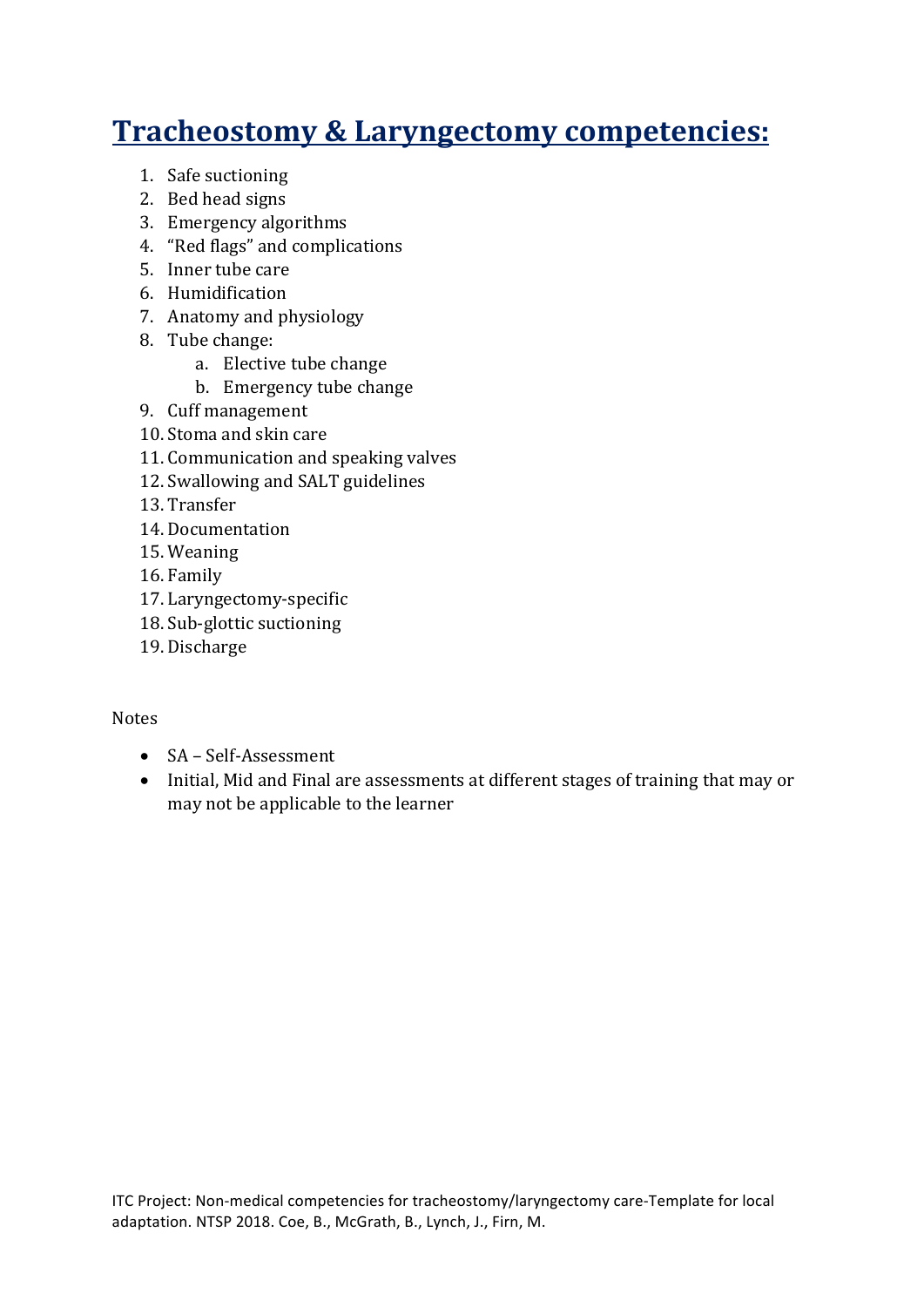| <b>Skill/Knowledge</b> |                                                   | <b>Assessment</b> |         |     |       |
|------------------------|---------------------------------------------------|-------------------|---------|-----|-------|
|                        | 1. Effectively and safely perform suctioning of a | <b>SA</b>         | Initial | Mid | Final |
|                        | tracheostomy/laryngectomy tube.                   |                   |         |     |       |
| 1.1                    | Can demonstrate the ability to check and          |                   |         |     |       |
|                        | prepare all necessary equipment                   |                   |         |     |       |
| 1.2                    | Ensures patient is informed and reassure          |                   |         |     |       |
|                        | about the suctioning to be performed              |                   |         |     |       |
| 1.3                    | Performs suction effectively in accordance        |                   |         |     |       |
|                        | with local procedure                              |                   |         |     |       |
| 1.4                    | Dispose of all waste material effectively         |                   |         |     |       |
| 1.5                    | Ensure patient is comfortable post                |                   |         |     |       |
|                        | procedure.                                        |                   |         |     |       |
| 1.6                    | Can discuss the main complications of             |                   |         |     |       |
|                        | tracheostomy/Laryngectomy suctioning              |                   |         |     |       |
|                        | Trauma/Bleeding<br>А.                             |                   |         |     |       |
|                        | Hypoxia<br>В.                                     |                   |         |     |       |
|                        | Bradycardia<br>C.                                 |                   |         |     |       |
|                        | Bronchospasm<br>D.                                |                   |         |     |       |
|                        | Pain/anxiety<br>Е.                                |                   |         |     |       |

| <b>Skill/Knowledge</b> |                                                                                                                     | <b>Assessment</b> |         |     |       |
|------------------------|---------------------------------------------------------------------------------------------------------------------|-------------------|---------|-----|-------|
| 2. Bed head signs      |                                                                                                                     | <b>SA</b>         | Initial | Mid | Final |
| 2.1                    | Can discuss the importance of the correct<br>use, position and documentation of a bed<br>head sign                  |                   |         |     |       |
| 2.2                    | Can describe the basic differences of the<br>Adult Tracheostomy and Laryngectomy<br>bed head signs                  |                   |         |     |       |
| 2.3                    | Can describe the basic differences of the<br>Paediatric Tracheostomy and Adult bed<br>head signs (where applicable) |                   |         |     |       |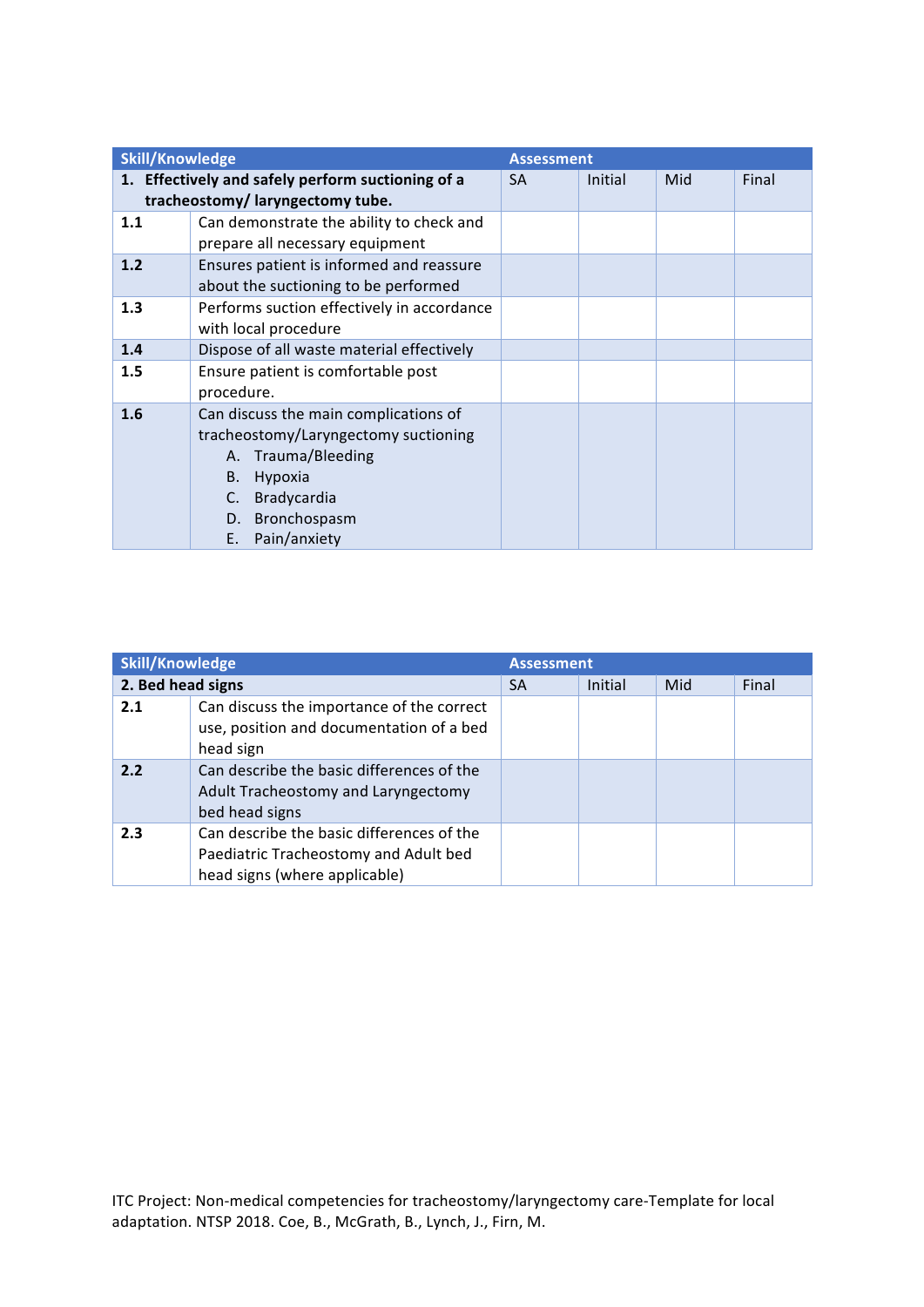| <b>Skill/Knowledge</b> |                                                             | <b>Assessment</b> |         |     |       |
|------------------------|-------------------------------------------------------------|-------------------|---------|-----|-------|
|                        | 3. Emergency algorithm                                      | <b>SA</b>         | Initial | Mid | Final |
| 3.1                    | Has successfully completed an emergency                     |                   |         |     |       |
|                        | algorithm training session.                                 |                   |         |     |       |
| 3.2                    | Can demonstrate where to find a colour                      |                   |         |     |       |
|                        | copy of the correct type of bed head sign                   |                   |         |     |       |
|                        | with attached emergency algorithm                           |                   |         |     |       |
| 3.3                    | Can discuss and demonstrate the ability                     |                   |         |     |       |
|                        | and need to call for expert airway help                     |                   |         |     |       |
| 3.4                    | Can demonstration the ability to assess                     |                   |         |     |       |
|                        | the Tracheostomy/Laryngectomy patients                      |                   |         |     |       |
|                        | breathing.                                                  |                   |         |     |       |
| 3.5                    | Can assess the ability to assess the                        |                   |         |     |       |
|                        | Tracheostomy/ Laryngectomy tube                             |                   |         |     |       |
|                        | patency<br>A. Speaking valve cap removal                    |                   |         |     |       |
|                        | B. Can pass a suction catheter                              |                   |         |     |       |
|                        | C. Can deflate the cuff                                     |                   |         |     |       |
|                        | D. Re-assess breathing                                      |                   |         |     |       |
| 3.6                    | Can demonstrate the ability to remove                       |                   |         |     |       |
|                        | the Tracheostomy/Laryngectomy tube                          |                   |         |     |       |
| 3.7                    | Can demonstrate the ability to perform                      |                   |         |     |       |
|                        | primary emergency oxygenation.                              |                   |         |     |       |
|                        | Standard airway manoeuvres                                  |                   |         |     |       |
|                        | A. Cover the stoma                                          |                   |         |     |       |
|                        | B. Bag-valve-Mask                                           |                   |         |     |       |
|                        | C. Oral or Nasal airway adjuncts                            |                   |         |     |       |
|                        | D. Subglottic airway devices                                |                   |         |     |       |
|                        | Tracheostomy stoma ventilation                              |                   |         |     |       |
|                        | A. Paediatric face mask to stoma                            |                   |         |     |       |
|                        | B. LMA applied to stoma<br>Can describe NO oral airway with |                   |         |     |       |
|                        | Laryngectomy patients                                       |                   |         |     |       |
| 3.8                    | Can discuss the differences between the                     |                   |         |     |       |
|                        | Adult, Paediatric and Laryngectomy                          |                   |         |     |       |
|                        | algorithms (where applicable)                               |                   |         |     |       |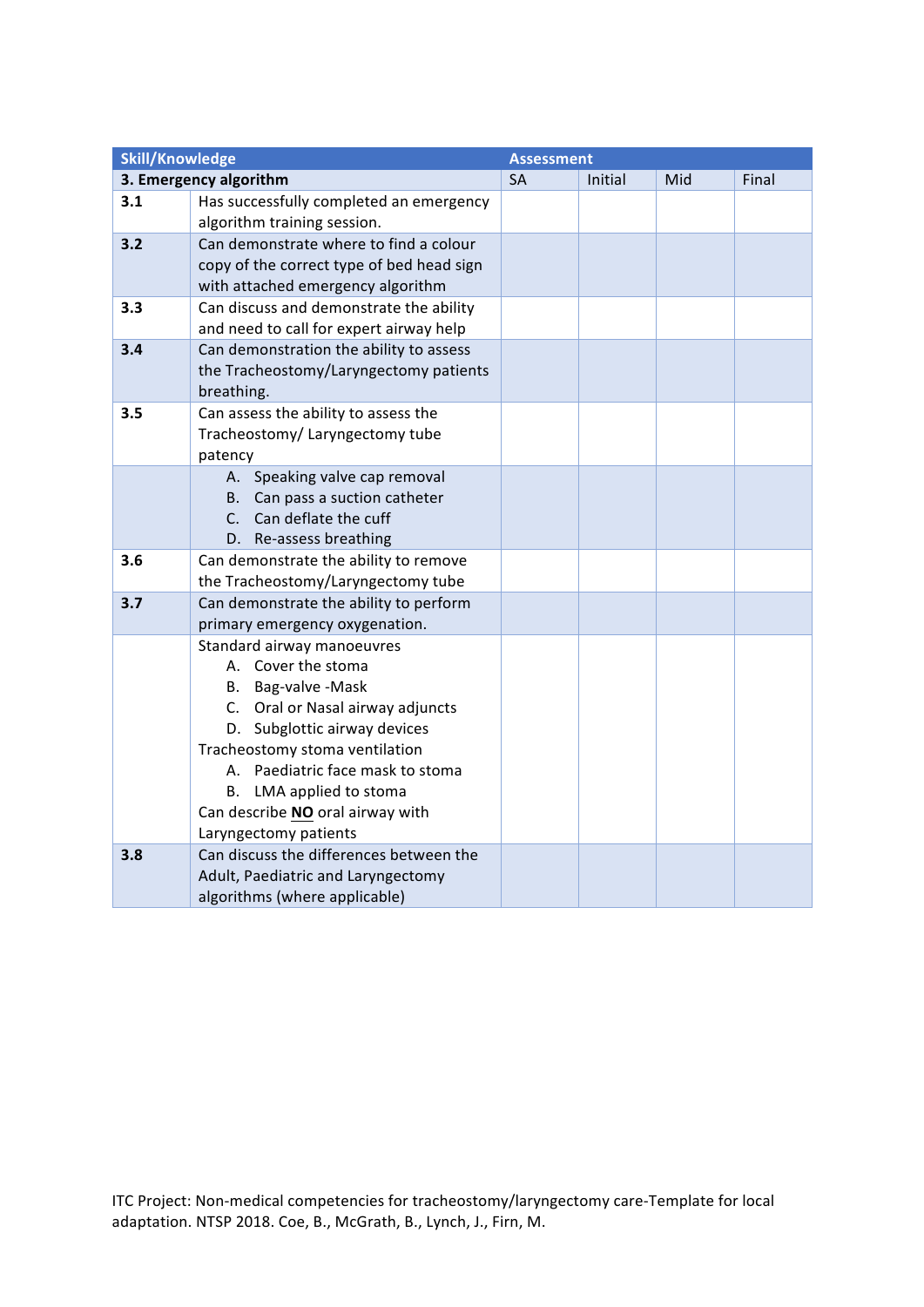| <b>Skill/Knowledge</b> |                                                           | <b>Assessment</b> |         |     |       |
|------------------------|-----------------------------------------------------------|-------------------|---------|-----|-------|
|                        | 4. Effective and early recognition of tracheostomy        | <b>SA</b>         | Initial | Mid | Final |
|                        | "Red Flags" and complications                             |                   |         |     |       |
| 4.1                    | Can identify and all emergency                            |                   |         |     |       |
|                        | equipment.                                                |                   |         |     |       |
|                        | A. Suction and correct suction                            |                   |         |     |       |
|                        | catheters                                                 |                   |         |     |       |
|                        | B. Oxygen with correct delivery                           |                   |         |     |       |
|                        | system (tracheostomy mask,                                |                   |         |     |       |
|                        | paediatric mask, Bag-Valve-Mask,                          |                   |         |     |       |
|                        | T-piece or Waters circuit as                              |                   |         |     |       |
|                        | applicable)                                               |                   |         |     |       |
|                        | C. Tracheostomy Box, as per local                         |                   |         |     |       |
|                        | standard.                                                 |                   |         |     |       |
|                        | D. Resus/advanced airway trolley                          |                   |         |     |       |
| 4.2                    | Can demonstrate the knowledge and                         |                   |         |     |       |
|                        | ability to call for expect airway help.                   |                   |         |     |       |
| 4.3                    | Can discuss the tracheostomy "Red Flags"                  |                   |         |     |       |
|                        | A. Airway                                                 |                   |         |     |       |
|                        | <b>B.</b> Breathing                                       |                   |         |     |       |
|                        | C. Tracheostomy-specific                                  |                   |         |     |       |
|                        | General<br>D.                                             |                   |         |     |       |
| 4.4                    | Can discuss the general complications of a                |                   |         |     |       |
|                        | tracheostomy/laryngectomy, and                            |                   |         |     |       |
|                        | demonstrate the effective and early                       |                   |         |     |       |
|                        | treatment of                                              |                   |         |     |       |
|                        | A. Tube Blockage                                          |                   |         |     |       |
|                        | B. Tube displacement                                      |                   |         |     |       |
|                        | Increased viscosity/dry secretions<br>C.                  |                   |         |     |       |
|                        |                                                           |                   |         |     |       |
|                        | Increased chest infections<br>D.<br>E.<br><b>Bleeding</b> |                   |         |     |       |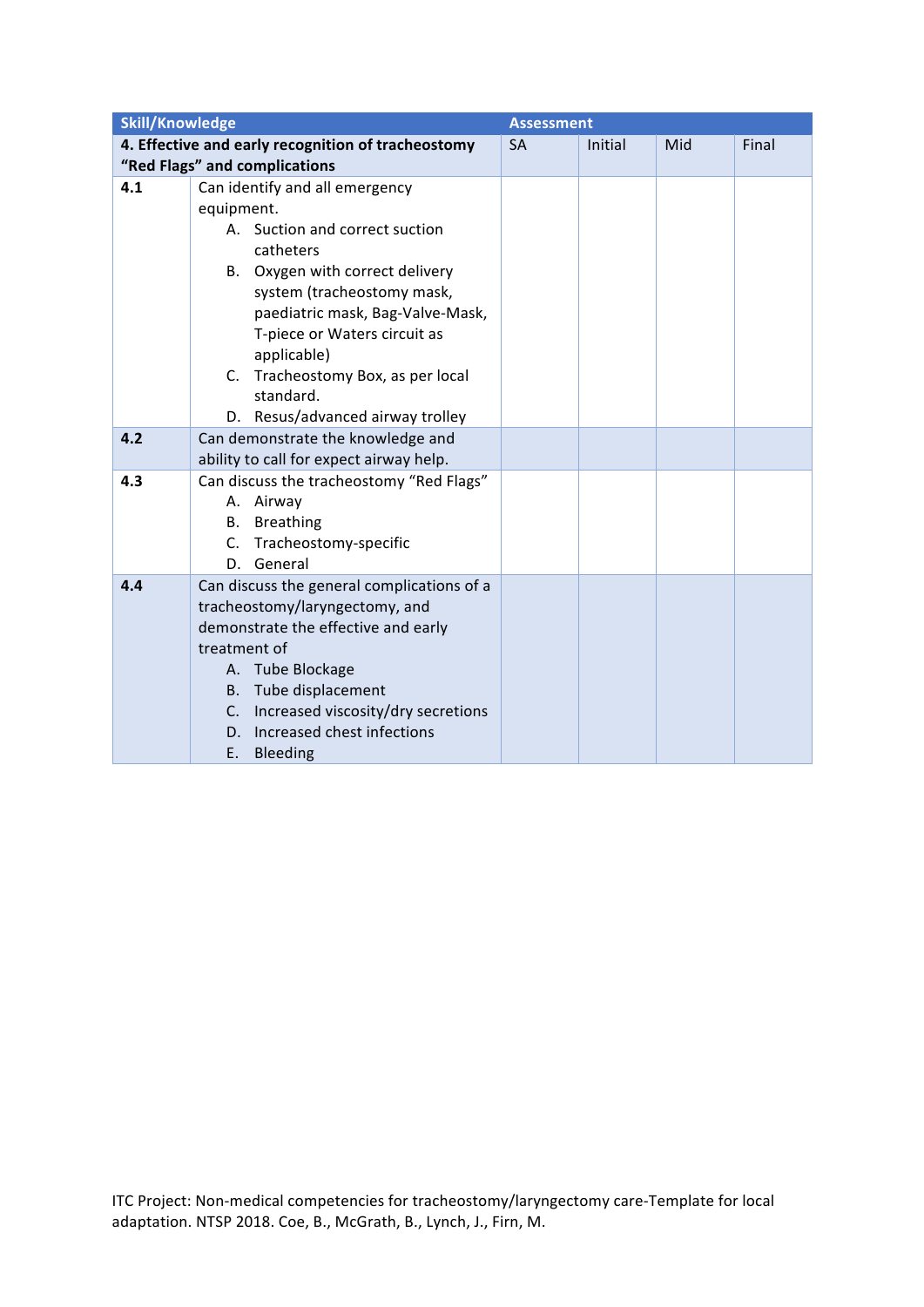| <b>Skill/Knowledge</b> |                                                                                                                                                                                                                                                                                                                                                                                                                | <b>Assessment</b> |         |     |       |
|------------------------|----------------------------------------------------------------------------------------------------------------------------------------------------------------------------------------------------------------------------------------------------------------------------------------------------------------------------------------------------------------------------------------------------------------|-------------------|---------|-----|-------|
|                        | 5. Can effectively and safely perform tracheostomy<br>inner tube change/care for double-lumen<br>tracheostomy tubes                                                                                                                                                                                                                                                                                            | <b>SA</b>         | Initial | mid | final |
| 5.1                    | Can discuss the rationale for inner tube<br>change.                                                                                                                                                                                                                                                                                                                                                            |                   |         |     |       |
| 5.2                    | Demonstrates the ability to safely<br>remove, clean and re-insert a<br>tracheostomy inner tube<br>A. Ensure that the patient is in a<br>comfortable position<br>B. All equipment is prepared<br>C. The inner tube is changed as per<br>local procedure<br>D. The "removed" tube is cleaned<br>and stored as per local policy<br>E. The patient is observed post<br>procedure for any signs of<br>complications |                   |         |     |       |
| 5.3                    | Demonstrates the ability to replace<br>"used" inner tube effectively                                                                                                                                                                                                                                                                                                                                           |                   |         |     |       |
| 5.4                    | Can describe the minimum frequency that<br>the inner tube needs to be replace as per<br>local policy                                                                                                                                                                                                                                                                                                           |                   |         |     |       |

| <b>Skill/Knowledge</b> |                                          | <b>Assessment</b> |         |     |       |
|------------------------|------------------------------------------|-------------------|---------|-----|-------|
| 6. Humidification      |                                          | <b>SA</b>         | Initial | mid | final |
| 6.1                    | Can describe the normal anatomical       |                   |         |     |       |
|                        | humidification processes                 |                   |         |     |       |
| 6.2                    | Discuss the importance of humidification |                   |         |     |       |
|                        | in a patient with a tracheostomy or      |                   |         |     |       |
|                        | laryngectomy and describe appropriate    |                   |         |     |       |
|                        | methods of humidification                |                   |         |     |       |
| 6.3                    | Can describe, discuss and apply (set up) |                   |         |     |       |
|                        | the different methods of humidification. |                   |         |     |       |
|                        | Warm humidification<br>А.                |                   |         |     |       |
|                        | Cold bath humidification<br>B.           |                   |         |     |       |
|                        | C. Humidification and Moisture           |                   |         |     |       |
|                        | Exchangers (HME's) eg. Swedish           |                   |         |     |       |
|                        | nose                                     |                   |         |     |       |
|                        | D. Laryngectomy bib                      |                   |         |     |       |
|                        | <b>Nebulisers</b><br>F.                  |                   |         |     |       |
| 6.4                    | Can assess and document the              |                   |         |     |       |
|                        | effectiveness of the applied             |                   |         |     |       |
|                        | humidification                           |                   |         |     |       |

ITC Project: Non-medical competencies for tracheostomy/laryngectomy care-Template for local adaptation. NTSP 2018. Coe, B., McGrath, B., Lynch, J., Firn, M.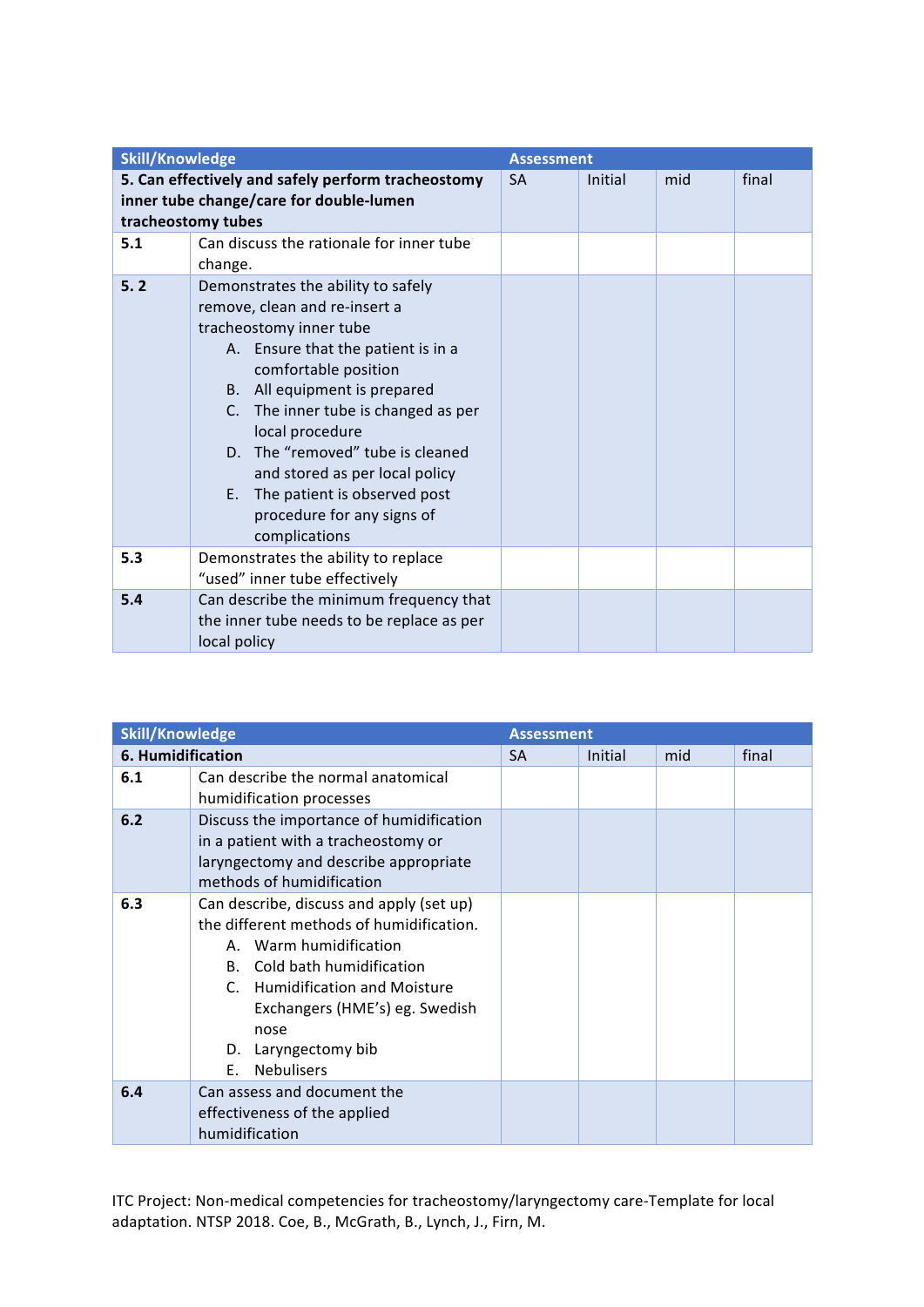| <b>Skill/Knowledge</b><br><b>Assessment</b> |                                                                                           |    |         |     |       |
|---------------------------------------------|-------------------------------------------------------------------------------------------|----|---------|-----|-------|
|                                             | 7. Anatomy and physiology                                                                 | SА | Initial | mid | final |
| 7.1                                         | Can discuss the anatomy and physiology<br>of the upper airway                             |    |         |     |       |
| 7.2                                         | Can discuss the indications for a<br>tracheostomy/laryngectomy                            |    |         |     |       |
| 7.3                                         | Can discuss the altered anatomy and<br>physiology, of the patient with<br>tracheostomy    |    |         |     |       |
| 7.4                                         | Can discuss the altered anatomy and<br>physiology of the Laryngectomy patient             |    |         |     |       |
| 7.5                                         | Can discuss the differences in<br>management of Laryngectomy and<br>Tracheostomy patients |    |         |     |       |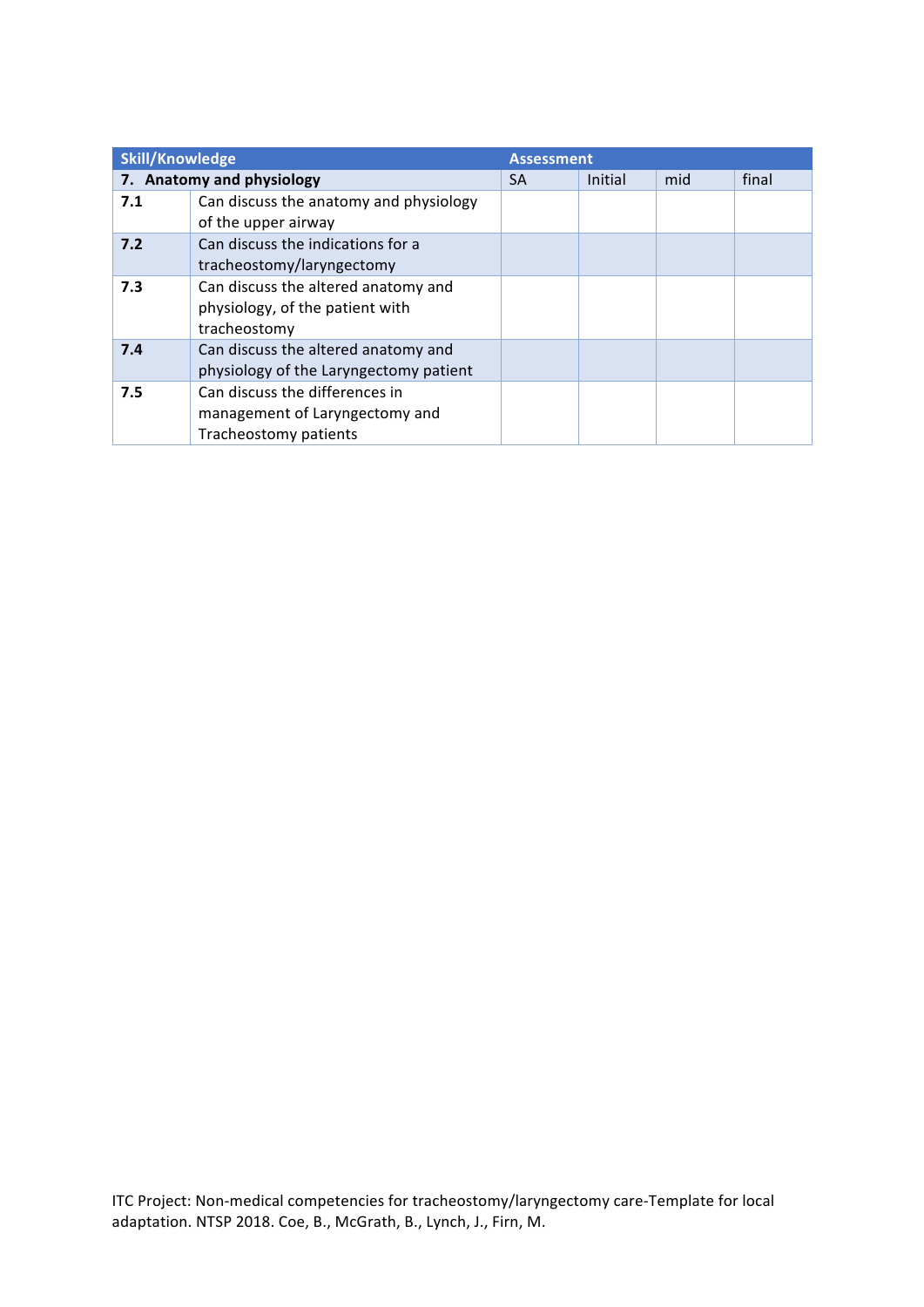| <b>Skill/Knowledge</b> |                                                                                                                                                                                             | <b>Assessment</b> |         |     |       |
|------------------------|---------------------------------------------------------------------------------------------------------------------------------------------------------------------------------------------|-------------------|---------|-----|-------|
|                        | 8a. Can safely and effectively perform a ROUTINE<br>tracheostomy tube change.                                                                                                               | <b>SA</b>         | Initial | Mid | Final |
| 8a.1                   | Can prepare the patient and environment<br>for the routine tracheostomy tube<br>change.                                                                                                     |                   |         |     |       |
| 8a.2                   | Can effectively access and use all<br>emergency equipment                                                                                                                                   |                   |         |     |       |
| 8a.3                   | Can identify and contact the correct<br>expert airway personnel as necessary                                                                                                                |                   |         |     |       |
| 8a.4                   | Can safely/effectively perform a routine<br>tracheostomy tube change as per local<br>procedure                                                                                              |                   |         |     |       |
| 8a.5                   | Can safely/effectively perform a routine<br>tracheostomy tube change as per local<br>procedure (local check list completed)                                                                 |                   |         |     |       |
| 8a.6                   | Can ensure that the patient is reassured<br>and comfortable post procedure, ensure<br>that any problems, concerns or<br>heightened observation are highlighted to<br>the correct personnel. |                   |         |     |       |

| <b>Skill/Knowledge</b> |                                                                                                                                                                                             | <b>Assessment</b> |         |     |       |
|------------------------|---------------------------------------------------------------------------------------------------------------------------------------------------------------------------------------------|-------------------|---------|-----|-------|
|                        | 8b. Can safely and effectively perform an<br><b>EMERGENCY tracheostomy tube change.</b>                                                                                                     | <b>SA</b>         | Initial | Mid | Final |
| 8b.1                   | Can effectively access and use all<br>emergency equipment                                                                                                                                   |                   |         |     |       |
| 8b.2                   | Can safely/effectively perform an<br>emergency tracheostomy tube change as<br>per local procedure<br>(Local check list completed)<br>(This may be demonstrated on a manikin)                |                   |         |     |       |
| 8 <sub>b.3</sub>       | Can identify and contact the correct<br>expert airway personnel as necessary                                                                                                                |                   |         |     |       |
| 8b.4                   | Can ensure that the patient is reassured<br>and comfortable post procedure, ensure<br>that any problems, concerns or<br>heightened observation are highlighted to<br>the correct personnel. |                   |         |     |       |
| 8b.5                   | Can discuss how to refer the patient to a<br>higher level of care, and arrange safe<br>transfer to the same.                                                                                |                   |         |     |       |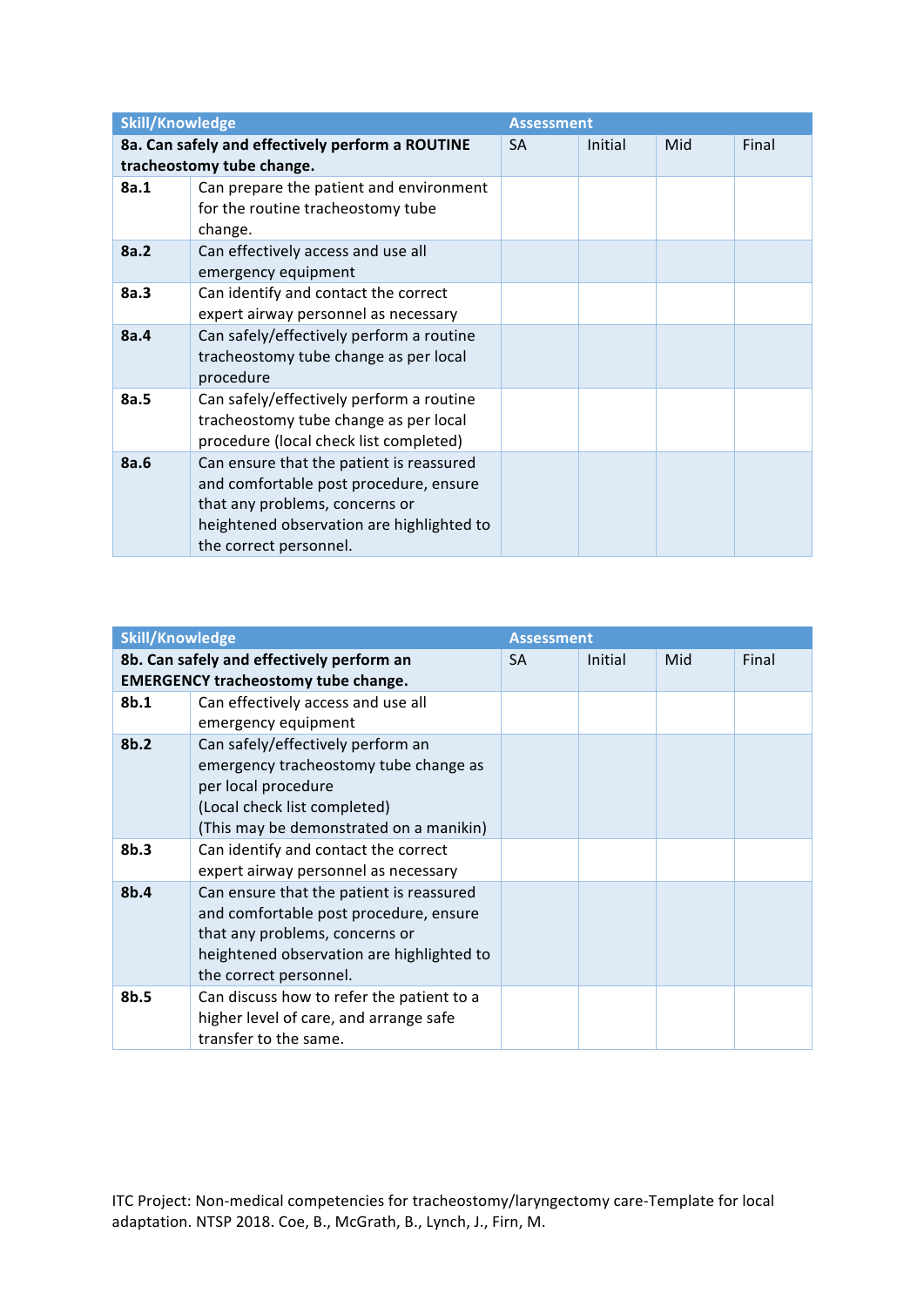| <b>Skill/Knowledge</b> |                                                                                                                                                   | <b>Assessment</b> |         |     |       |
|------------------------|---------------------------------------------------------------------------------------------------------------------------------------------------|-------------------|---------|-----|-------|
| cuff.                  | 9. Can safely manage an inflated tracheostomy tube                                                                                                | <b>SA</b>         | Initial | mid | final |
| 9.1                    | Can describe a "normal" tracheostomy<br>tube cuff pressure reading                                                                                |                   |         |     |       |
| 9.2                    | Can identify and safely use a cuff pressure<br>manometer where applicable. This<br>includes checking a fluid or foam-filled<br>cuff appropriately |                   |         |     |       |
| 9.3                    | Can accurately document routine<br>tracheostomy cuff pressure observations                                                                        |                   |         |     |       |
| 9.4                    | Can describe the symptoms of a<br>tracheostomy cuff leak, and discuss the<br>reporting and correct remedial actions of<br>the same                |                   |         |     |       |
| 9.5                    | Can accurately document any<br>tracheostomy cuff leak issues, and action<br>taken                                                                 |                   |         |     |       |

| <b>Skill/Knowledge</b> |                                               | <b>Assessment</b> |         |     |       |
|------------------------|-----------------------------------------------|-------------------|---------|-----|-------|
|                        | 10. Can perform effective                     | <b>SA</b>         | Initial | Mid | Final |
|                        | tracheostomy/laryngectomy stoma and skin care |                   |         |     |       |
| 10.1                   | Can effectively clean and assess skin         |                   |         |     |       |
|                        | condition of the tracheostomy or              |                   |         |     |       |
|                        | laryngectomy stoma as per local               |                   |         |     |       |
|                        | policy/procedure                              |                   |         |     |       |
| 10.2                   | Can safely perform routine wound swab         |                   |         |     |       |
|                        | of tracheostomy or laryngectomy stoma         |                   |         |     |       |
| 10.3                   | Can safely select and apply the               |                   |         |     |       |
|                        | appropriate tracheostomy or                   |                   |         |     |       |
|                        | laryngectomy stoma dressing                   |                   |         |     |       |
| 10.4                   | Can discuss tracheostomy / laryngectomy       |                   |         |     |       |
|                        | skin and stoma problems, and correctly        |                   |         |     |       |
|                        | refer for tissue viability input              |                   |         |     |       |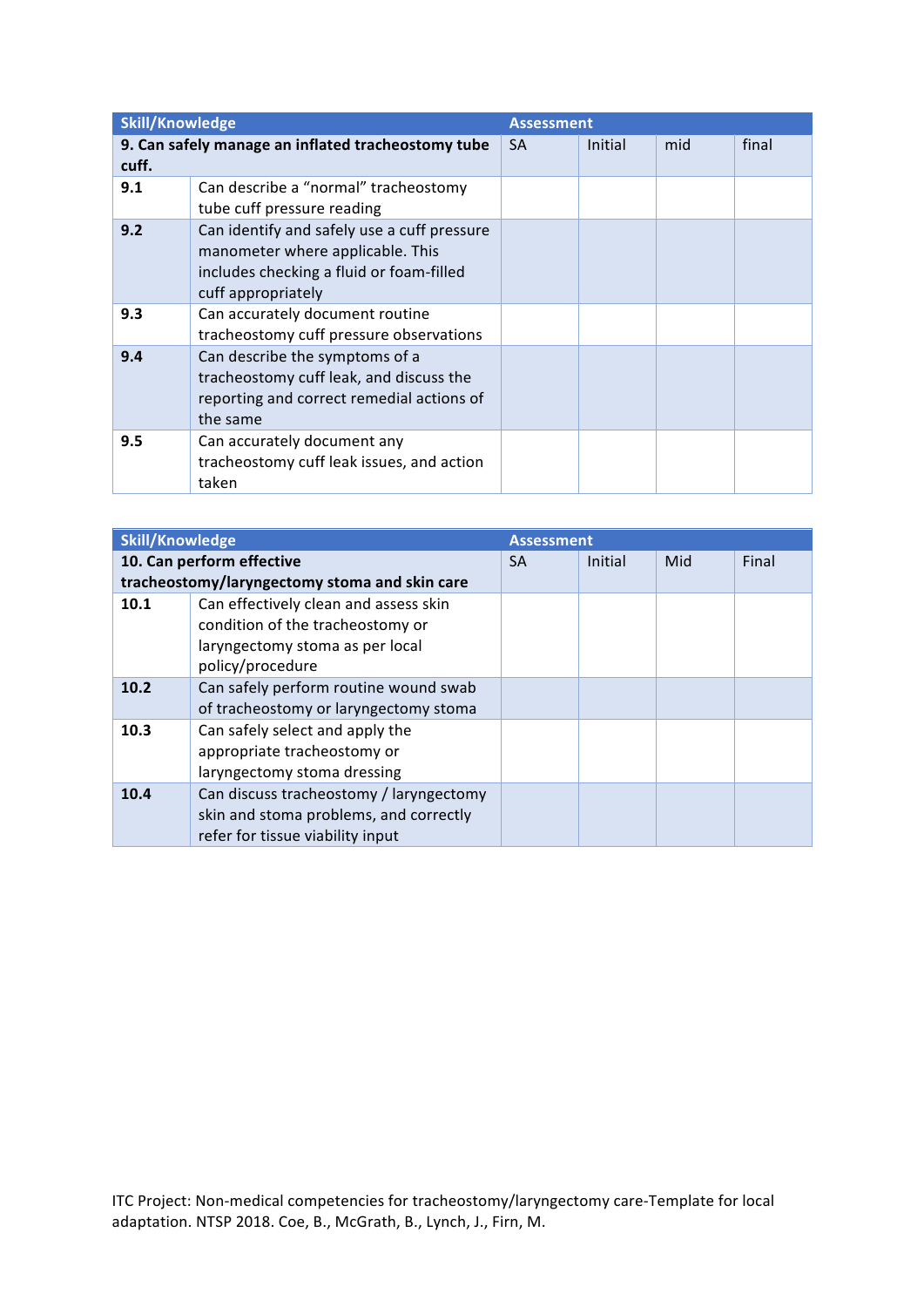| <b>Skill/Knowledge</b> |                                                                                                                                                | <b>Assessment</b> |         |     |       |
|------------------------|------------------------------------------------------------------------------------------------------------------------------------------------|-------------------|---------|-----|-------|
|                        | 11 Can discuss the effective use a speaking valve,<br>and different forms of communication for a patient<br>with a tracheostomy / laryngectomy | <b>SA</b>         | Initial | mid | final |
| 11.1                   | Can discuss the different types of<br>speaking valves available locally                                                                        |                   |         |     |       |
| 11.2                   | Can explain how one-way valves work                                                                                                            |                   |         |     |       |
| 11.3                   | Can discuss when they are and are not<br>appropriate to use including local policies<br>for head/neck or ENT surgery                           |                   |         |     |       |
| 11.4                   | Can demonstrate how to safely attach<br>and detach valve                                                                                       |                   |         |     |       |
| 11.5                   | Can demonstrate how to clean and store<br>the valves (as per manufacturers<br>guidance)                                                        |                   |         |     |       |
| 11.6                   | Can discuss different communication<br>methods i.e. pen and paper, iPad, picture<br>charts or alphabet charts                                  |                   |         |     |       |
| 11.7                   | Knows when and how to refer to SaLT for<br>specialist assessment or advice on<br>communication difficulties                                    |                   |         |     |       |

| <b>Skill/Knowledge</b>                                                                                                                           |                                                                                                                                                              | <b>Assessment</b> |         |     |       |
|--------------------------------------------------------------------------------------------------------------------------------------------------|--------------------------------------------------------------------------------------------------------------------------------------------------------------|-------------------|---------|-----|-------|
| 12. Can demonstrate knowledge of the importance<br>of expert speech, voice and swallowing input with<br>the tracheostomy or laryngectomy patient |                                                                                                                                                              | <b>SA</b>         | Initial | mid | final |
| 12.1                                                                                                                                             | Can discuss the physical and psychological<br>impact of a tracheostomy on a patient's<br>speech and swallowing                                               |                   |         |     |       |
| 12.2                                                                                                                                             | Demonstrates understanding that ideally,<br>all tracheostomy patients should be<br>referred to SaLT as soon as the decision to<br>wean from sedation is made |                   |         |     |       |
| 12.3                                                                                                                                             | Knows how to refer to SaLT locally, and<br>can discuss when to refer to SaLT, as per<br>local guidelines.                                                    |                   |         |     |       |
| 12.4                                                                                                                                             | Collaborates with the local SaLT team to<br>develop an individualised plan of care                                                                           |                   |         |     |       |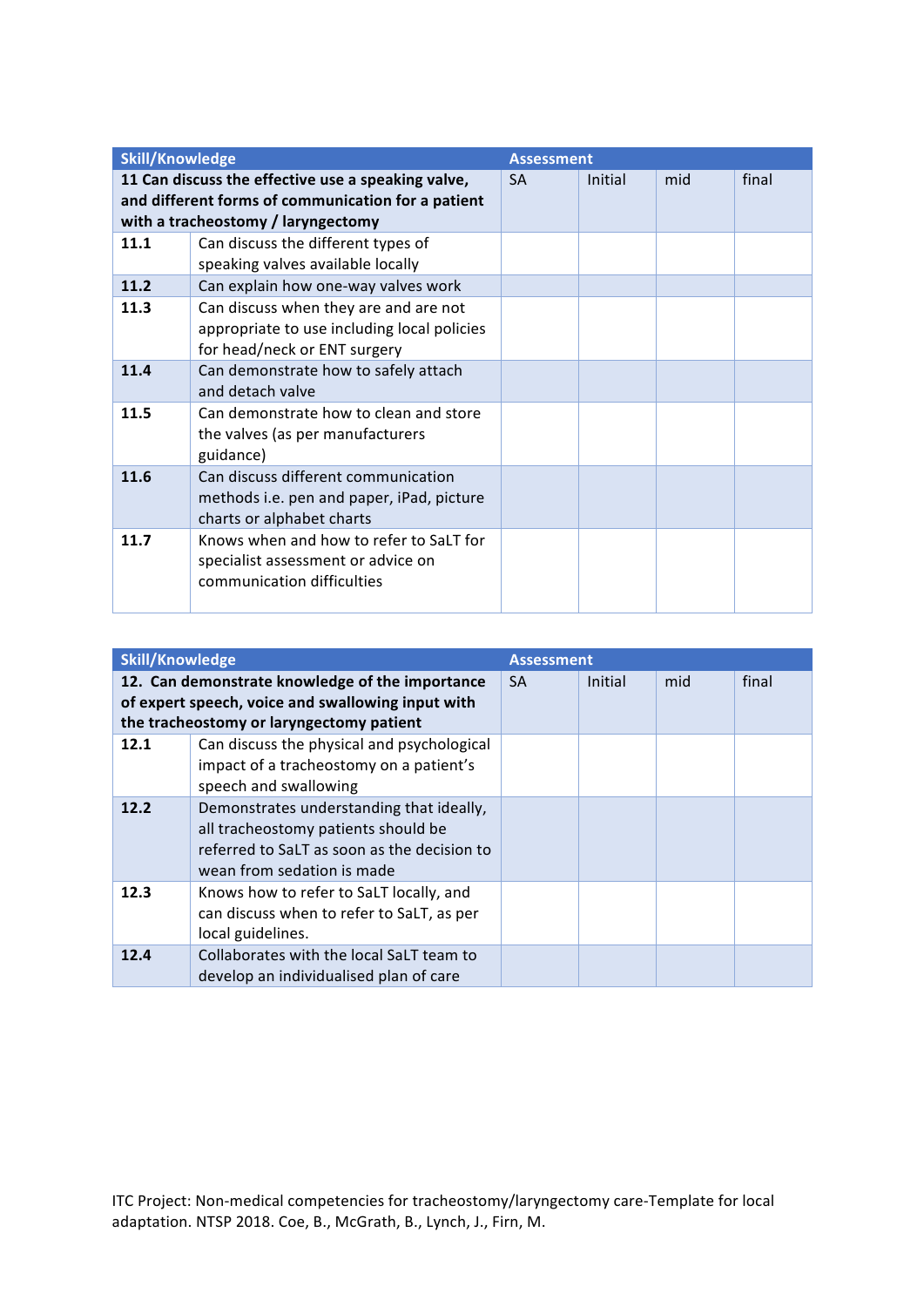| <b>Skill/Knowledge</b> |                                            | <b>Assessment</b> |         |     |       |
|------------------------|--------------------------------------------|-------------------|---------|-----|-------|
|                        | 13. Can safely transfer a patient with a   | <b>SA</b>         | Initial | Mid | Final |
|                        | tracheostomy or laryngectomy               |                   |         |     |       |
| 13.1                   | Can effectively identify and assemble the  |                   |         |     |       |
|                        | correct equipment required to safely       |                   |         |     |       |
|                        | transfer a patient with a tracheostomy or  |                   |         |     |       |
|                        | laryngectomy                               |                   |         |     |       |
| 13.2                   | Ensure all the equipment is in good        |                   |         |     |       |
|                        | working order                              |                   |         |     |       |
| 13.3                   | Can identify and ensure the all the        |                   |         |     |       |
|                        | personnel required for a safe transfer are |                   |         |     |       |
|                        | present (where applicable)                 |                   |         |     |       |
| 13.4                   | Ensure that the receiving                  |                   |         |     |       |
|                        | department/ward/unit are aware of the      |                   |         |     |       |
|                        | patient transfer are aware, and in         |                   |         |     |       |
|                        | agreement prior to transfer                |                   |         |     |       |
| 13.5                   | Effectively handover patient, ensuring any |                   |         |     |       |
|                        | ongoing issues with the patient's          |                   |         |     |       |
|                        | tracheostomy or laryngectomy are           |                   |         |     |       |
|                        | identified and understood                  |                   |         |     |       |

| <b>Skill/Knowledge</b> |                                                                                                                                                                                                     | <b>Assessment</b> |         |     |       |
|------------------------|-----------------------------------------------------------------------------------------------------------------------------------------------------------------------------------------------------|-------------------|---------|-----|-------|
|                        | 14. Can accurately complete all relevant local<br>tracheostomy/laryngectomy documentation                                                                                                           | <b>SA</b>         | Initial | Mid | Final |
| 14.1                   | Ensure that a full colour and correct type<br>of bedhead sign is correctly completed<br>and is clearly observable at the patient<br>bed space.                                                      |                   |         |     |       |
| 14.2                   | Can accurately record all<br>tracheostomy/laryngectomy observations                                                                                                                                 |                   |         |     |       |
| 14.3                   | Demonstrates the ability to ensure that all<br>relevant tracheostomy or laryngectomy<br>care plans are kept up to date                                                                              |                   |         |     |       |
| 14.4                   | Demonstrates the ability to ensure that<br>any issues with the tracheostomy or<br>laryngectomy are clearly documented in<br>the medical and nursing notes and hand<br>over to the appropriate staff |                   |         |     |       |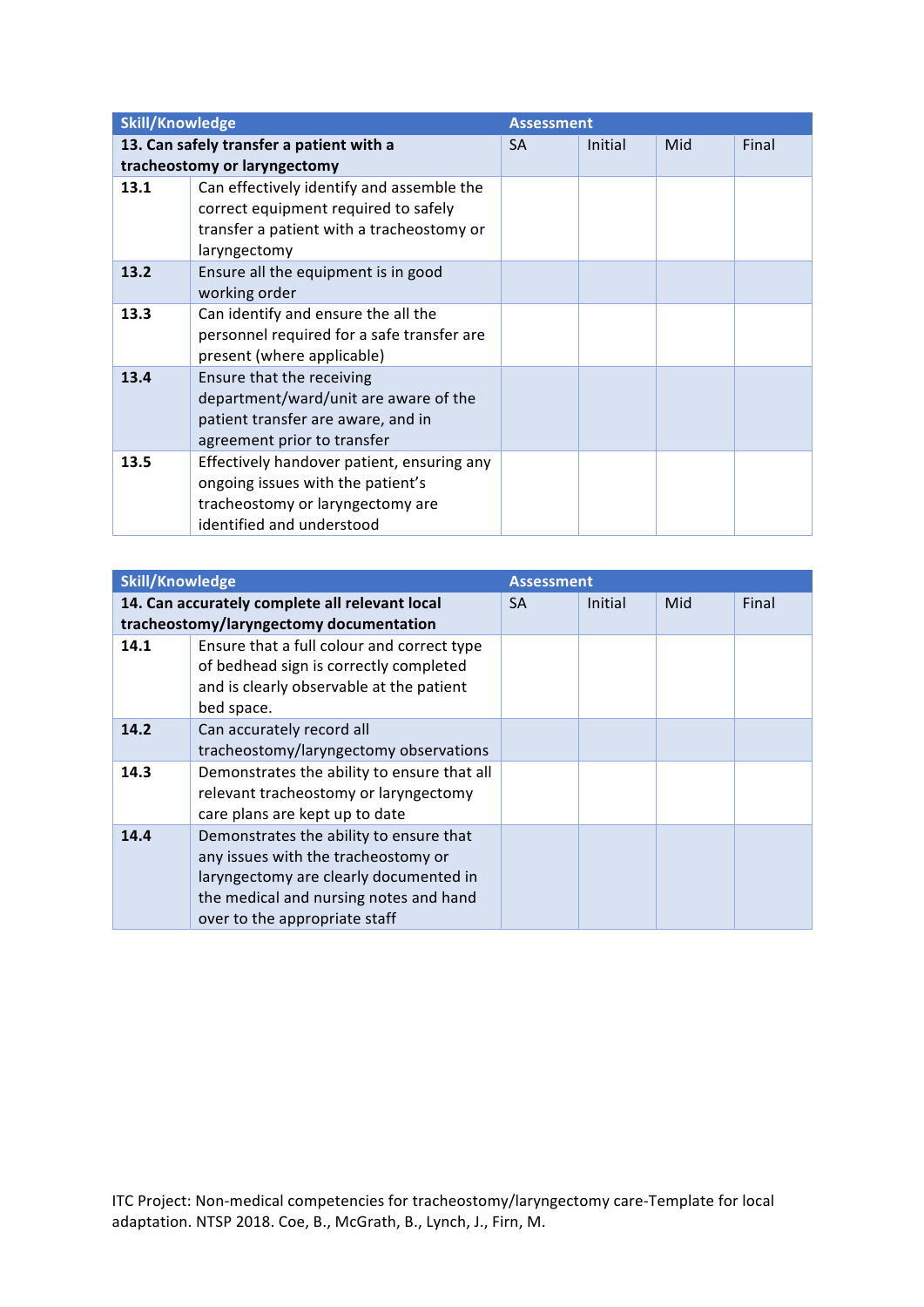| <b>Skills/Knowledge</b>                                                                                                                                         |                                                                                                                 | <b>Assessment</b> |         |     |       |
|-----------------------------------------------------------------------------------------------------------------------------------------------------------------|-----------------------------------------------------------------------------------------------------------------|-------------------|---------|-----|-------|
| 15. Can demonstrate the knowledge required to<br>effectively wean a patient with tracheostomy from<br>mechanical ventilatory support (if applicable to<br>role) |                                                                                                                 | <b>SA</b>         | Initial | mid | final |
| 15.1                                                                                                                                                            | Can discuss when it is appropriate to<br>commence weaning                                                       |                   |         |     |       |
| 15.2                                                                                                                                                            | Can explain who is responsible for making<br>the weaning plans (local guidance)                                 |                   |         |     |       |
| 15.3                                                                                                                                                            | Can explain the stages of weaning                                                                               |                   |         |     |       |
| 15.4                                                                                                                                                            | Can discuss when to discontinue weaning<br>programmes                                                           |                   |         |     |       |
| 15.5                                                                                                                                                            | Can explain how to monitor the patient<br>during weaning, including signs of<br>respiratory distress or fatigue |                   |         |     |       |

| <b>Skill/Knowledge</b>                                                                                           |                                                                                                                                      | <b>Assessment</b> |         |     |       |
|------------------------------------------------------------------------------------------------------------------|--------------------------------------------------------------------------------------------------------------------------------------|-------------------|---------|-----|-------|
| 16. Can demonstrate knowledge of the support the<br>family of a tracheostomy or laryngectomy patient<br>requires |                                                                                                                                      | <b>SA</b>         | Initial | mid | final |
| 16.1                                                                                                             | Can discuss the psychosocial impact on<br>the family                                                                                 |                   |         |     |       |
| 16.2                                                                                                             | Demonstrates awareness of local family<br>education policy for those that will be<br>discharged with tracheostomy or<br>laryngectomy |                   |         |     |       |
| 16.3                                                                                                             | Can discuss available family support after<br>discharge from hospital                                                                |                   |         |     |       |

| <b>Skill/Knowledge</b> |                                                       | <b>Assessment</b> |         |     |       |
|------------------------|-------------------------------------------------------|-------------------|---------|-----|-------|
|                        | 17. Can demonstrate the skills required to care for a | <b>SA</b>         | Initial | mid | final |
|                        | laryngectomy patient (if applicable to role)          |                   |         |     |       |
| 17.1                   | Can discuss the anatomical changes to the             |                   |         |     |       |
|                        | airway following a laryngectomy                       |                   |         |     |       |
| 17.2                   | Can discuss the different types of                    |                   |         |     |       |
|                        | laryngectomy stoma equipment;                         |                   |         |     |       |
|                        | Stoma button                                          |                   |         |     |       |
|                        | 'Lary tubes'                                          |                   |         |     |       |
|                        | Baseplates and HME cassettes                          |                   |         |     |       |
| 17.3                   | Can demonstrate how to clean a voice                  |                   |         |     |       |
|                        | prosthesis (as per manufacturers                      |                   |         |     |       |
|                        | guidance)                                             |                   |         |     |       |
| 17.4                   | Can explain how to identify when a voice              |                   |         |     |       |
|                        | prosthesis may need changing                          |                   |         |     |       |
| 17.5                   | Can identify and contact those                        |                   |         |     |       |
|                        | responsible for changing the prosthesis               |                   |         |     |       |
| 17.6                   | Can discuss other methods of                          |                   |         |     |       |
|                        | communication i.e. electrolarynx,                     |                   |         |     |       |

ITC Project: Non-medical competencies for tracheostomy/laryngectomy care-Template for local adaptation. NTSP 2018. Coe, B., McGrath, B., Lynch, J., Firn, M.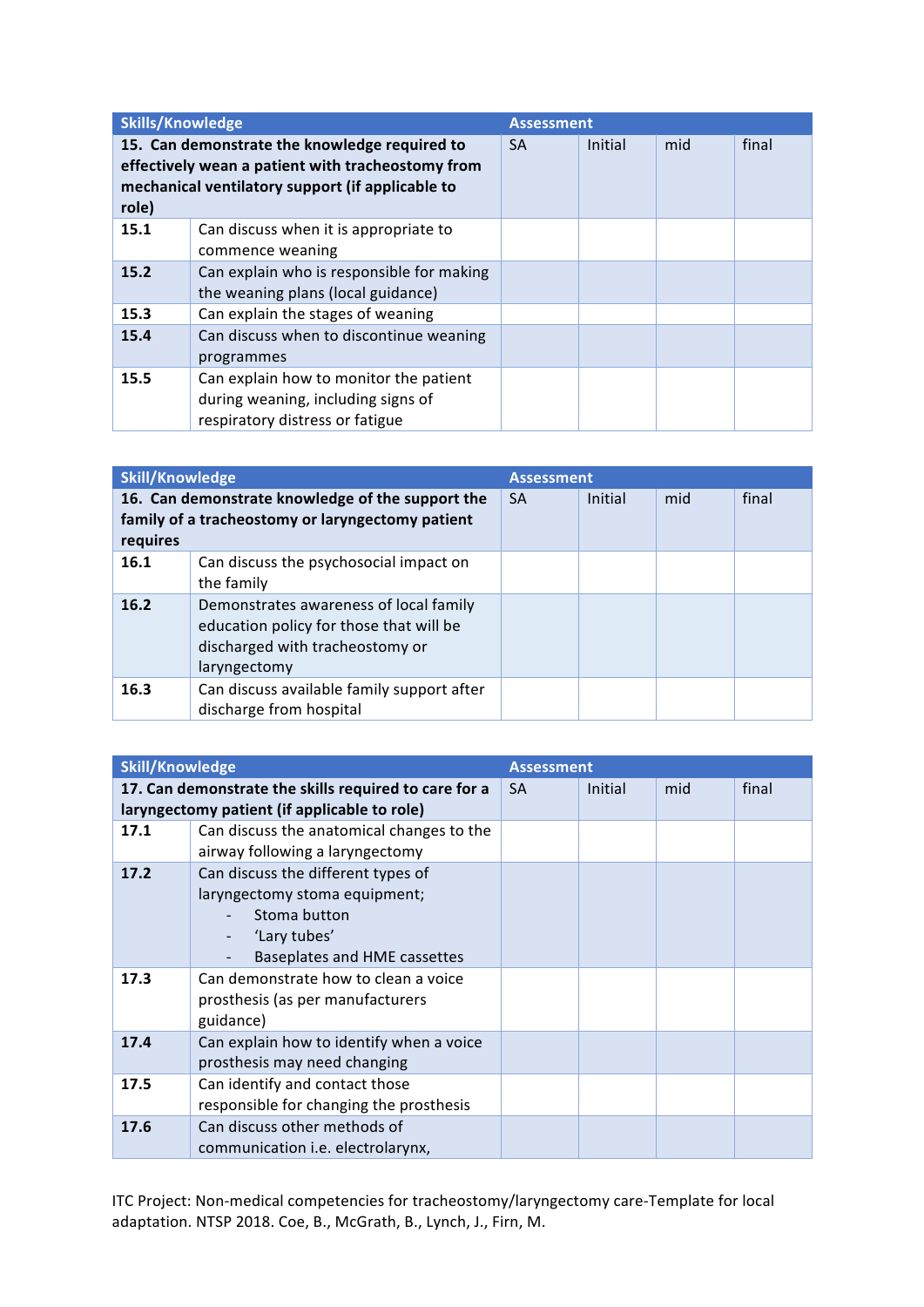| oesophageal speech, ipad communication |  |  |
|----------------------------------------|--|--|
| apps                                   |  |  |

| <b>Skill/Knowledge</b>                                                        |                                                                                              | <b>Assessment</b> |         |     |       |
|-------------------------------------------------------------------------------|----------------------------------------------------------------------------------------------|-------------------|---------|-----|-------|
| 18. Can perform safe sub-glottic suction (if<br>applicable to local practice) |                                                                                              | <b>SA</b>         | Initial | mid | final |
| 18.1                                                                          | Can describe identify the sub-glottic port                                                   |                   |         |     |       |
| 18.2                                                                          | Can demonstrate the ability to safely<br>suction the sub-glottic port as per local<br>policy |                   |         |     |       |
| 18.3                                                                          | Can accurately document the sub-glottic<br>port aspirates                                    |                   |         |     |       |

| <b>Skill/Knowledge</b> |                                                                                                                                                                                                                                                                        | <b>Assessment</b> |         |     |       |
|------------------------|------------------------------------------------------------------------------------------------------------------------------------------------------------------------------------------------------------------------------------------------------------------------|-------------------|---------|-----|-------|
|                        | 19. Can demonstrate awareness of ensuring safe                                                                                                                                                                                                                         | <b>SA</b>         | Initial | mid | final |
|                        | discharge from hospital of a patient with a                                                                                                                                                                                                                            |                   |         |     |       |
|                        | tracheostomy or laryngectomy                                                                                                                                                                                                                                           |                   |         |     |       |
| 19.1                   | Can discuss the discharge process:<br>Register with ambulance service<br>Contact electricity company to<br>prioritise in power cut<br>Set-up account with consumables<br>supplier<br>Follow-up appointment for tube<br>change<br><b>GP and District Nurse referral</b> |                   |         |     |       |
|                        | Tracheostomy Safety box<br>$\overline{\phantom{a}}$                                                                                                                                                                                                                    |                   |         |     |       |
| 19.2                   | Can explain how to obtain a portable<br>suction machine/nebuliser/other<br>essential equipment                                                                                                                                                                         |                   |         |     |       |
| 19.3                   | Can explain the process of obtaining the<br>necessary consumables                                                                                                                                                                                                      |                   |         |     |       |
| 19.4                   | Can discuss which consumables should be<br>sent with the patient on discharge                                                                                                                                                                                          |                   |         |     |       |
| 19.5                   | Can discuss which contact details will be<br>given should issues arise on discharge (for<br>example ward, nurse specialist,<br>physiotherapist)                                                                                                                        |                   |         |     |       |